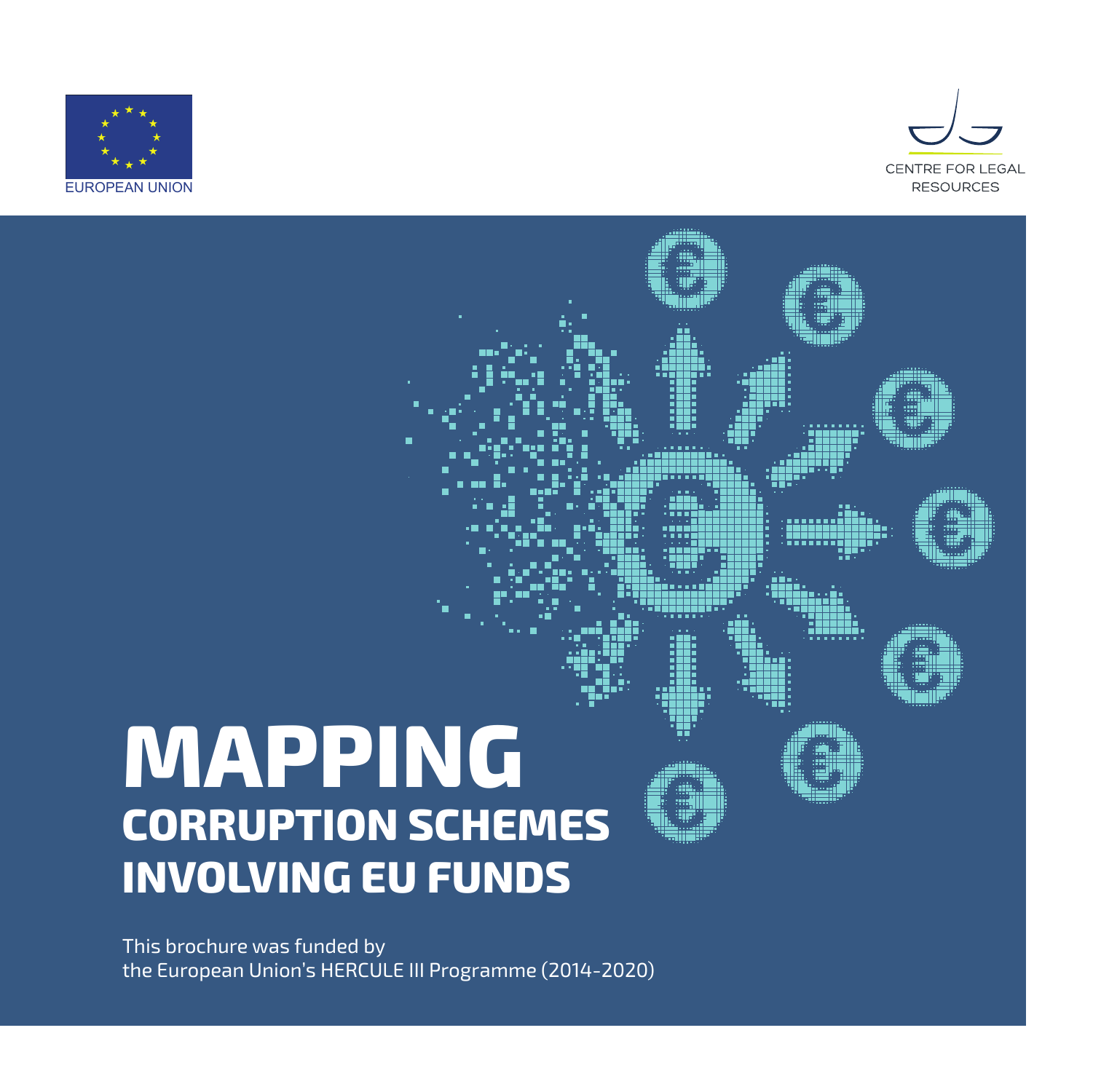

@ Centrul de Resurse Juridice / Centre for Legal Resources

19 Arcului Str. Bucharest, Romania www.crj.ro

The publication is part of the project Corruption in EU financed projects: a review of corruption schemes, prevention mechanisms and investigation strategies (CEP), co-financed by European Union, European Anti-Fraud Office (OLAF), implemented by Centre for Legal Resources

The publication is based on the presentations of speakers and discussions of the conference "Mapping corruption schemes involving EU funds", organised on 26-27 April 2018 in Bucharest, Romania. The list of speakers is available at the end of the publication. Speakers were credited for their contributions in the text of the publication.

Disclaimer: The content of this publication represents the views of the Centre for Legal Resources only and is their sole responsibility. The European Commission does not accept any responsibility for use that may be made of the information it contains.

According to the EU Directive 2017/1371, "the comprising "any person assigned and exercising a protection of the Union's financial interests concerns not only the management of budget appropriations, but extends to all measures which negatively affect or which threaten to negatively affect its assets and those of the Member States". public service function involving the management of or decisions concerning the Union's financial interests in Member States or third countries". **Passive corruption** is the action of a public official

Corruption is thus defined as a "particularly serious threat to the Union's financial interests, which can in many cases also be linked to fraudulent conduct". Corruption breaks impartiality and objectivity principles in the exercise of public or private duties. Corruption is usually broadly defined as abuse of power for private gain<sup>1</sup> and it can take many forms from bribery to trading in influence, abuse of power, conflicts of interest, or revolving doors. Corruption is related to fraud as complex schemes of fraud at intermediary, an advantage of any kind to a public the expense of the general budget of the European Union require aid or participation of different kinds of officials involved in the management of EU funds. who, directly or through an intermediary, requests or receives advantages of any kind, for himself or for a third party, or accepts a promise of such an advantage, to act or to refrain from acting in accordance with his duty or in the exercise of his functions in a way which damages or is likely to damage the Union's financial interests. **Active corruption** is the action of a person who promises, offers or gives, directly or through an official for himself or for a third party for him to act or to refrain from acting in accordance with his duty or in the exercise of his functions in a way which damages or is likely to damage the Union's financial

Sometimes such schemes are not confined to a interests. single country and are committed by networks of companies, organised crime, politicians and whitecollars. Corruption cannot be confined as a behaviour specific to public organisations as private persons (such as contractors) are increasingly involved in the management of EU funds. Thus, public official definition by the EU Directive 2017/1371 is very board **Misappropriation** is the action of a public official who is directly or indirectly entrusted with the management of funds or assets to commit or disburse funds or appropriate or use assets contrary to the purpose for which they were intended in any way which damages the Union's financial interests

# **1. CORRUPTION AS A THREAT TO THE UNION'S FINANCIAL INTERESTS**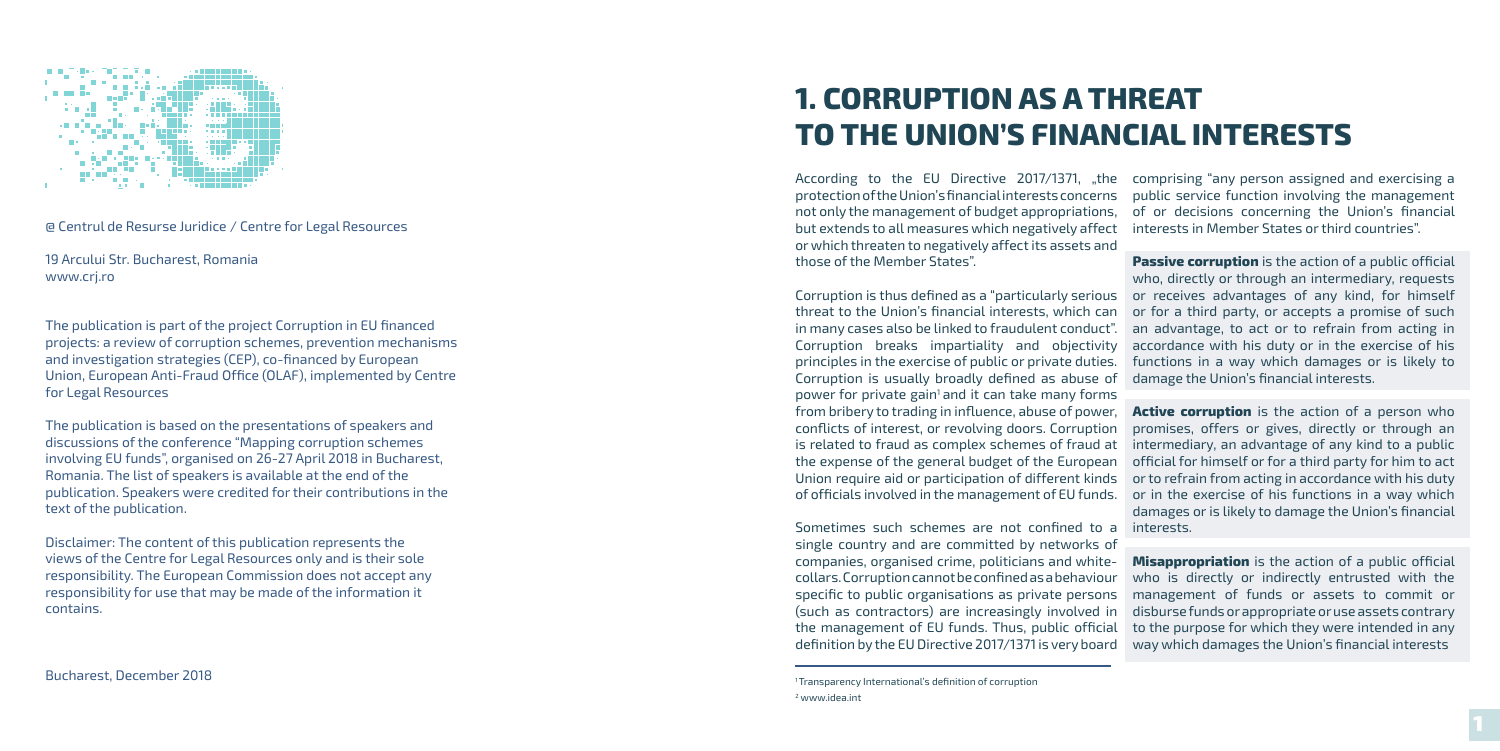● Serbia ● Albania ● Macedonia



*Corruption is very hard to curb as it is deep-rooted in countries' social, political and economic system. International IDEA's new Global State of Democracy (GSoD)2 report examines the global state of democracy and the challenges to democracies in 155 countries around the world, in the period 1975 - 2017.* 

According with GSoD, one attribute of democracy is impartial administration and one subattribute of impartial administration is absence of corruption. While analysing 1975-2017 period, GSoD finds that "corruption is as big a problem today as they were in 1975", in spite of more efforts being made to curb this development. (Figure 1). The GSoD conclusions are that implementing the rule of law in public administration is a difficult task in the short and medium terms and corruption scandals affect perceptions of democracy because they cause citizens to lose trust in politics and institutions.

While considering the Member States and candidate countries targeted by the conference, the struggle for integrity had ups and downs, corruption being as relevant as ever for these societies (Figure 2 and Figure 3). Bulgaria, Croatia, Hungary and Romania had improve their integrity performance between 1990 and 2010 but this trend seems to reverse in the last years. Italy and Greece are mostly constant during the period.

However, candidate countries present contradictory dynamics in control of corruption. While Serbia exhibits minor improvements, especially after 2000, Albania is in a constant search for equilibrium, after a major backslide during '90s. North Macedonia also has more challenges in the progress against corruption.

#### **Figure 1.** Absence of corruption attribute Europe vs. World



### **Figure 2.** Comparison between Bulgaria, Croatia, Hungary and Romania



### **Figure 3.** Comparison between Serbia, Albania and North Macedonia

### *Source: The Global State of Democracy indices website*

OLAF sends its reports and its recommendations to the competent authorities: national and/or EU. It investigations concluded, 2300 recommendations issued and it recommended the recovery of over €6.6 billion to the EU budget

# **2. PROGRESS AGAINST CORRUPTION AND FRAUD**

European Anti-Fraud Office  $(OLAF)^3$  has the mission to detect, investigate and work towards stopping fraud with EU funds. OLAF mandate is to conduct independent investigations into fraud, corruption and irregularities involving EU funds so as to ensure that EU taxpayers' money reaches projects that can stimulate the creation of jobs and growth in Europe; to investigate serious misconduct by EU staff and members of the EU institutions, thus contributing to strengthening citizens' trust in the EU institutions; to develop EU policies to counter fraud. OLAF acts only under administrative law, its recommendations being either financial, judicial (only to national authorities) or disciplinary (only to EU institutions). is under OLAF's remit to investigate cases of fraud and corruption involving EU funds. These can be internal cases, involving EU staff or external cases, involving EU funds. For instance, 14% of the EU GDP, about 48% of the ESI Funds, EUR 352 billion, is spent through public procurement, cases of corruption in public procurement is under OLAF's remit. European Public Prosecutor's Office (EPPO)<sup>4</sup>, once operational, will conduct criminal investigations and prosecutions of offences against EU's financial interests, while OLAF will continue administrative investigations. Olaf's investigative performance 2010-2017<sup>5</sup>: 1800

### **Figure 4.** OLAF performance in 2017

3 https://ec.europa.eu/anti-fraud/home\_en



4 https://ec.europa.eu/anti-fraud/policy/european\_public\_prosecutor\_en 5 OLAF website and reports

<sup>2</sup> www.idea.int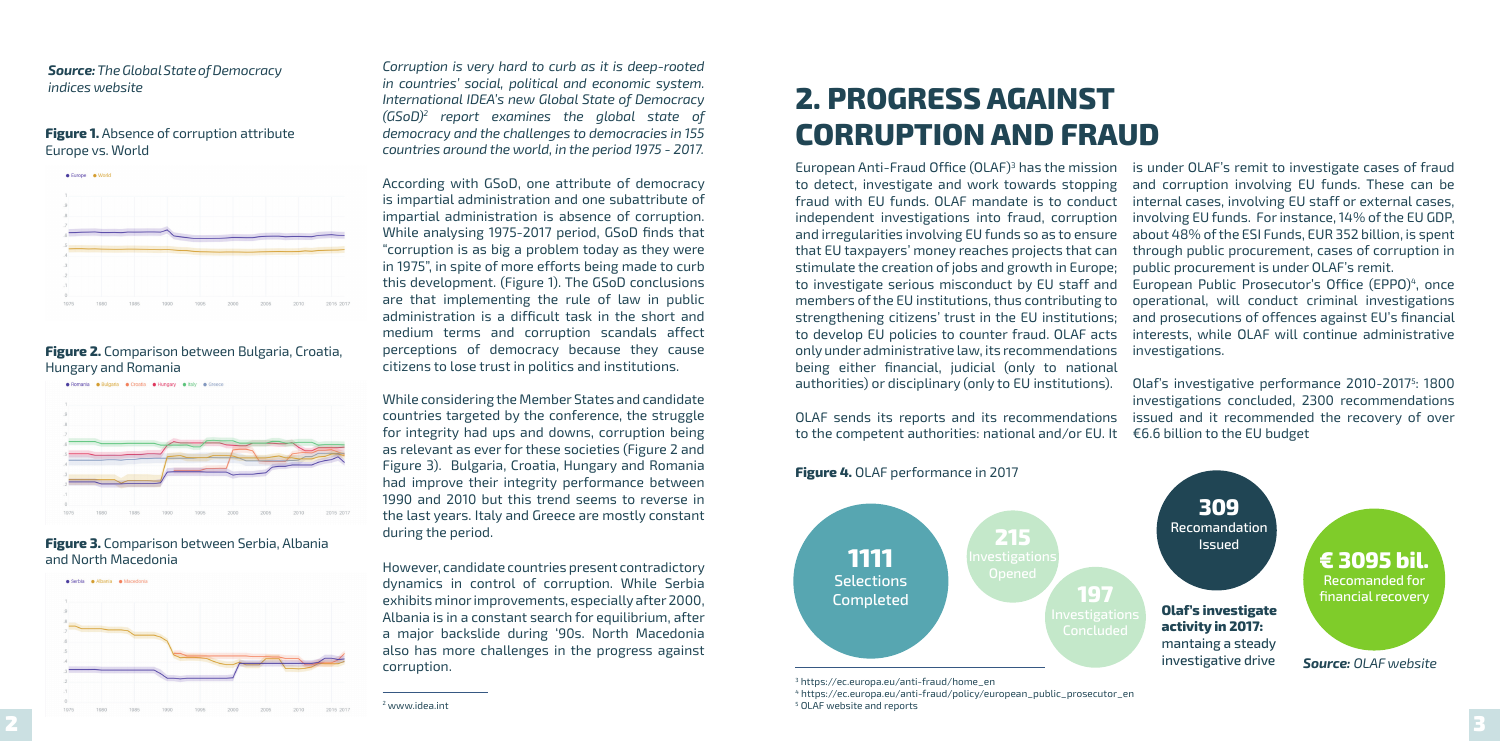The Treaty (325 TFEU) also requires close and regular cooperation between Member States and the Commission to counter fraud and corruption in order to provide equivalent and effective protection of the EU's financial interests. In this respect, each Member State established an Anti-Fraud Coordination Service (AFCOS) in order to facilitate effective cooperation and exchange of (operational) information with OLAF.

Also Member States invested in anticorruptionrelated actions. An overview of the provided EU financial support for anticorruption-related actions since the beginning of the PHARE programme in

4 5 *Source: : Anton Kojouharov presentation, conference "Mapping corruption schemes involving EU funds", 26-27 April 2018, Bucharest, Romania*

Bulgaria in 1998 reveals a telling trend. Irrespective of the actual amount of financial support through the years, Bulgaria seems to devote attention and resources to anti-corruption commitments only when approaching a major milestone towards EU accession or other related conditionality. Pre-accession, the allocation of anti-corruptionrelated support grew on two such occasions – at the very beginning of the PHARE programme and just before signing the Treaty of Accession in 2005. Post-accession, action through OPAC and the 2007 Transitional Facility peaked just prior to 2010, which coincided with the expiration of the CVM's safeguard clauses (see Figure 5).

**Figure 5.** Dynamics of the overall provided support for anticorruption-related actions (actual EC payments, EUR mln.)

> JHA(PHARE) Transitional Facility OPAC(total actual payments)



According to 2018 ACFE Report to the nations on fraud and abuse $6$ , corruption is the second most common form of occupational fraud (38% of the case). Industries with highest proportion of corruption cases are energy, manufacturing and public administration, while 70% of corruption cases were perpetrated by someone in a position of authority and 82% were committed by males. ACFE report found that top red flags in corruption cases are: living beyond means (43%), unusually close association with vendor/customer (34%), financial difficulties (23%), and "wheeler-dealer" attitude (21%). On average, ACF report found that a corruption scheme lasts 22 months and corruption is particularly likely to be detected by tips/inside reports (50%). Thus, protection of EU whistleblowers is a particularly relevant policy against corruption. Regarding the exposure to corruption, ACF report found that "small businesses typically have fewer anti-fraud controls than larger organizations, leaving them more vulnerable to fraud". Corruption is a scheme in which an employee misuses his or her influence in a business transaction in a way that violates his or her duty to the employer in order to gain a direct or indirect benefit. 2018 ACFE Report Corruption schemes may be identified by assessing the process and corruption opportunities in each EU programming phase: planning, preparing,

**Table 1.** Actors in corruption schemes involving EU funds

*Source: : Philip Gounev presentation, conference "Mapping corruption schemes involving EU funds", 26-27 April 2018, Bucharest, Romania*

# **3. CORRUPTION SCHEMES INVOLVING EU FUNDS**

| <b>Corruptors</b>     | <b>Intermediaries</b> | <b>Corrupted</b>     |
|-----------------------|-----------------------|----------------------|
| <b>Beneficiaries</b>  | Politicians           | Managing authority   |
| Contractors           | Consultants           | Oversight bodies     |
| <b>Subcontractors</b> | Lawyers               | Investigative bodies |
| Organised crime       | former employees      | Judicial authorities |
| White-collar          | <b>Politicians</b>    |                      |

6 https://www.acfe.com/report-to-the-nations/2018

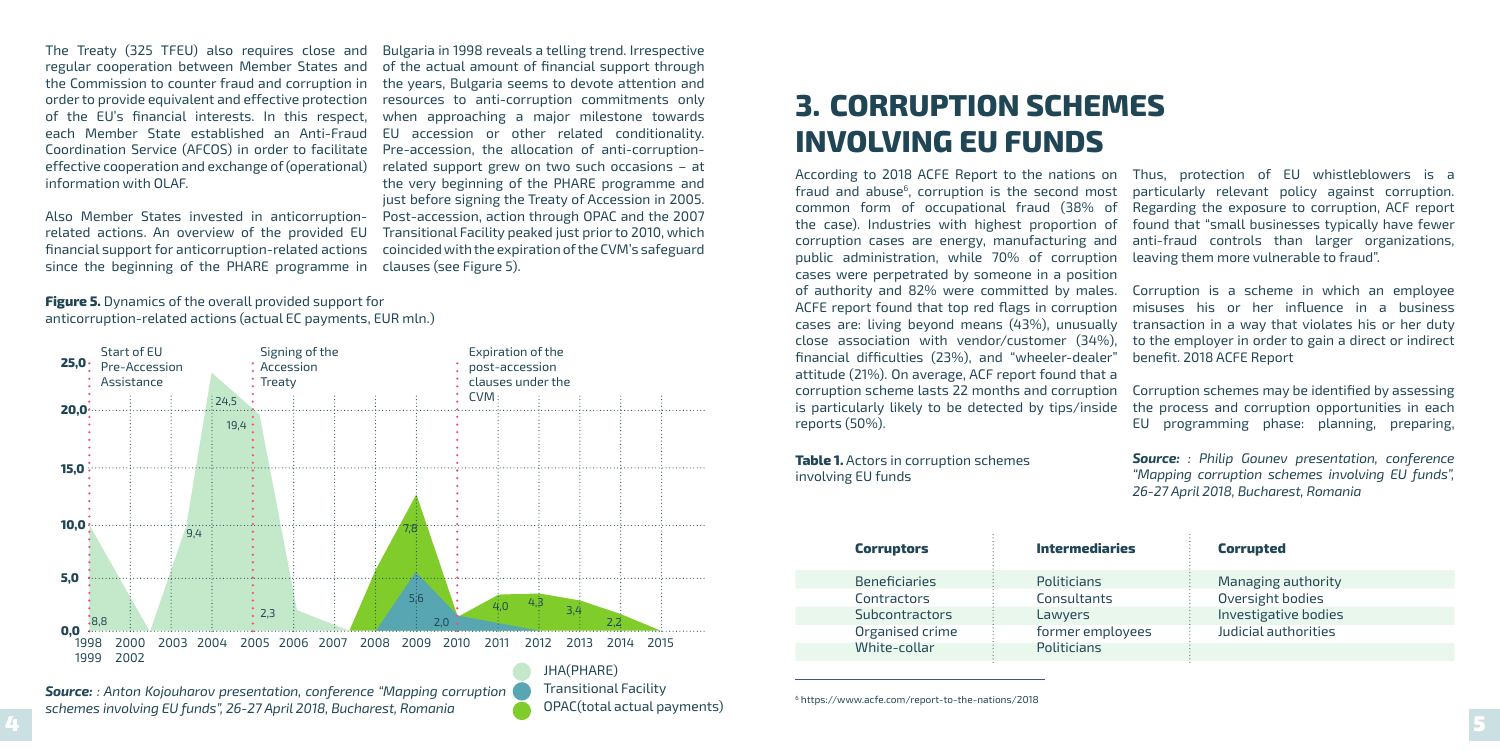procurement/contracting, execution and monitoring /evaluation/sustainability.

Corruption pressure may come from beneficiaries, intermediaries or officials.

Planning phase may be affected by corruption in order to falsify needs or favour certain investments. In this case, political level and high administrative level may be involved. During preparing phase, corruption may be used for favouring certain beneficiaries or companies in the process of defining

**Figure 6.** Corruption risks during programme cycle

technical specifications or eligibility criteria. The procurement process has several corruption risks, especially during the process of assessment of bids.

 $\overline{\mathbf{5}}$  , and the set of  $\overline{\mathbf{7}}$ *Source: Philip Gounev presentation, conference "Mapping corruption schemes involving EU funds", 26-27 April 2018, Bucharest, Romania*

During the execution phase, supervision may be loose or the amounts may be supplemented as a result of a corrupt scheme. In the monitoring/ evaluation phase, fraud / non-delivery or poor quality may be overlooked also as a result of a corrupt scheme. In the end, even investigations may be affected by corruption.



Bratu7 builds a comparable framework for analysing corruption related to EU funding: "process of EU funding puts in relationship three generic actors applicants/beneficiaries (people who want and/ or access the funding), consultants (people who assist the applicant in accessing the funding) and bureaucrats" (p. 225). According to Bratu, each generic actor works in a different register of behaviour: consultants focus on the register of eligibility, applicants work in the register of profitability, while bureaucrats rely on a register of compliance, "based on an overwhelming number of verifications, controls, inspections and monitoring" (p. 227, see also Figure 7). In this framework, a new actor emerged at national level to control defrauding of EU budget: "anti-corruption

and antifraud establishments", called by Bratu "elite squads" because of their superior social status, sustained by high level of financial and symbolic capital, such as higher salaries and direct contact with Brussels (p. 226). This landscape of transnational control through resources, rules and elite organisations combined with local context ("such as reliance on old solidarity networks, favour and gift exchange, informal arrangements") generates paradoxes, according to Bratu: anticorruption simultaneously deters breaking the law and accessing funds, anti-corruption institutions are highly dependent on the political factor, and proliferation of rules and controls create the very conditions for carrying out simultaneously licit and illicit activities.

**Figure 7.** The process of accessing EU funding in Romania: a stylised representation *Source:* Roxana Bratu presentation, conference "Mapping corruption schemes involving EU funds", 26-27 April 2018, Bucharest, Romania (from Bratu, 2018, p. 226)



7 Corruption, Informality and Entrepreneurship in Romania, Palgrave Macmillan, 2018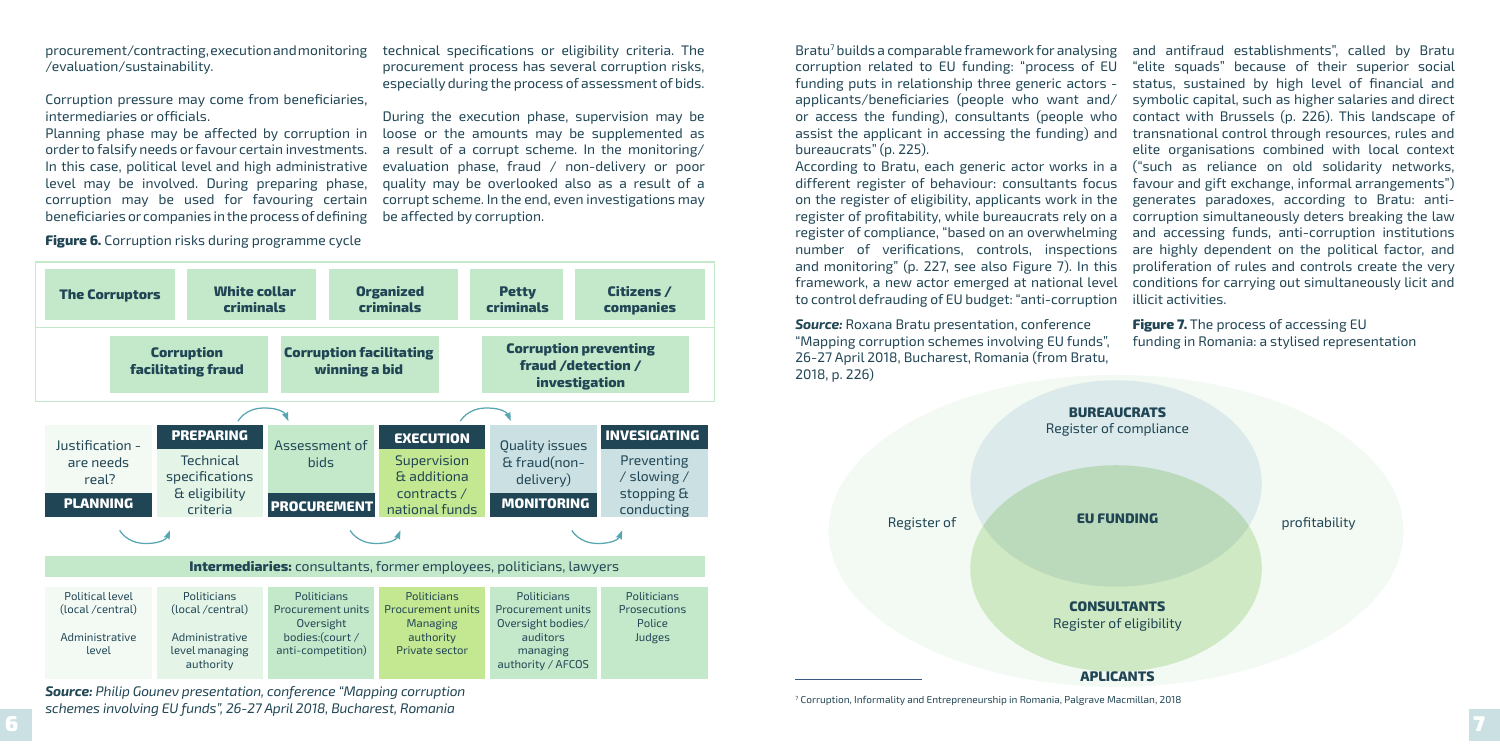One major element of analysis in explaining the corruption schemes involving EU funds is the national context, characterised in several EU member states by societal capture. In his presentation during the conference "Mapping corruption schemes involving EU funds", 26-27 April 2018, Bucharest, Romania Munir Podumljak made the distinction between what is traditionally known as state capture and a new emerging form of societal capture characterized by a) high level of politicization of the public sector (especially criminal justice system, law enforcement, public administration, and State Owned Enterprises), b) absent or weak accountability mechanisms,

**State capture** occurs when the ruling elite and/or powerful businessmen manipulate policy formation and influence the emerging rules of the game (including laws and economic regulations) to their own advantage. (World Bank)

**Societal Capture** is state of governance where elites engage in strategic endeavour to capture external control mechanisms (private sector, civil society and media) in addition to control of traditional state capture actors. (Partnership for Social Development)

c) low transparency and confusing public data management systems; d) capture of the private sector (through privatization, concessions, public procurement and subsidies), e) significant presence and influence of PONGOs (political party organized, or influenced, non-governmental organizations), f) media clientelism (non-transparent interest based relationships between the political elites/ governments and media owners), and g) lack of effective political integrity instruments. In such national contexts, according to Munir Podumljak, EU financial assistance is an accelerator of already present corruption.

Fazekas et al.<sup>8</sup> found that EU funding impacts institutionalised grand corruption in CEE in two ways: first, by providing additional public resources available for corrupt rent extraction; second, by increasing the controls of corruption for the additionally allocated funding. Their preliminary calculations indicate that the first effect increases the value of particularistic resource allocation in the three countries up to 1.21% of their GDPs, while the second effect decreases the value of particularistic the latter beneficial effect is entirely driven by Slovakia, which has a high national corruption risk

level; while in Czech Republic and Hungary this impact is even negative.

> <sup>9</sup> Maria NTZIOUNI-DOUMAS presentation, conference "Mapping corruption schemes involving EU funds", 26-27 April 2018, Bucharest, Romania

Four types of corruption & fraud schemes involving EU funds were analysed during the conference "Mapping corruption schemes involving EU funds", 26-27 April 2018, Bucharest, Romania

resource allocation by up to 0.03% of GDP. However, In the planning phase, according to Munir Podumljak, in captured societies, the process is reduced to a particularistic distribution of resources, setting

#### **• Corruption and fraud during the planning, application and contracting phase**

preconditions for accelerating-corruption role of the EU funds. According to Constantin Lica, in the application and contracting phase fraud schemes involve use of false statements in order to meet eligibility criteria (eg. false bank statements, fake contracts to prove previous experience, fake tax certificates). Member State and bidders from several other Member States who subcontract in different countries), unlawful splitting of contracts, situations of Conflict of Interests, fraud at procurement level leads to fraud at the implementation level (false invoices, product substitution, etc.)

**• Corruption in public procurement** According to OLAF's experience<sup>9</sup>, public procurement is still the most attractive marketplace for perpetrators of fraud, who use corruption and off-shore accounts as fraud facilitators, many procurement fraud/corruption cases are transnational (e.g. contracting authority from one *One of the main common features of the OLAF cases concluded in 2017 was the collusion between the winner of a tender and either a consultant or the beneficiary of the funding. Conflict of interest also featured prominently in many of OLAF's cases, sometimes involving political figures and large public procurement projects. Source: OLAF 2017 report*

> *Source: Ágnes Czibik presentation, conference "Mapping corruption schemes involving EU funds", 26-*



<sup>8</sup> 9 funds on grand corruption in Central and Eastern Europe, Working Paper series: CRCB-WP/2013:03, November 2013, Budapest, Hungary <sup>8</sup> Mihály Fazekas, Jana Chvalkovska, Jiri Skuhrovec, István János Tóth, and Lawrence Peter King - Are EU funds a corruption risk? The impact of EU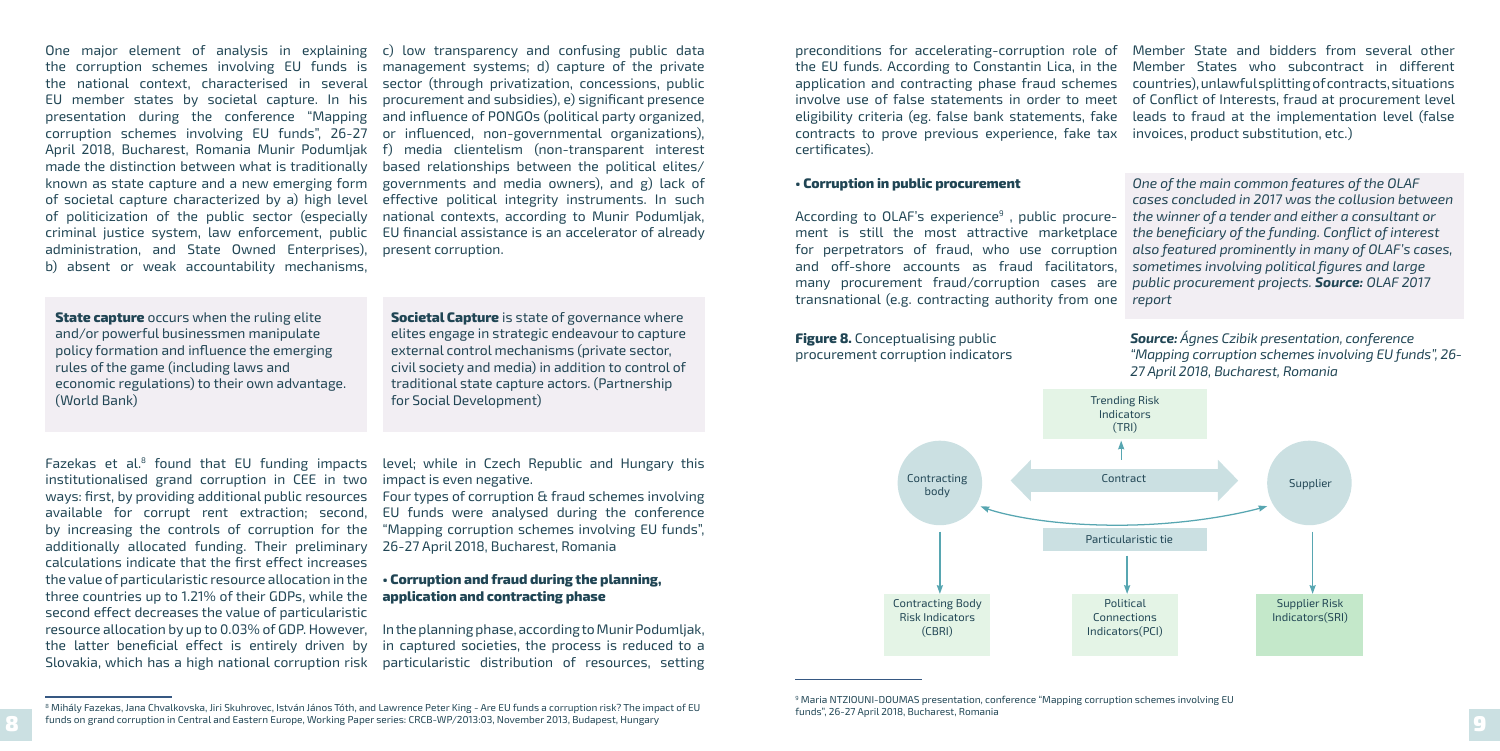Ágnes Czibik tested corruption risks in public purchase (price differences: 22,000 USD real cost procurement using big data, four major types of corruption risks being defined (see Figure 8)

In public procurement, the aim of corruption is to 200% and 500%) through multiple selling cycles steer the contract to the favoured bidder without detection through avoiding competition, tailoring beneficiary, falsifying work situations (works not technical specifications and/or sharing inside information.

Constantin Lica presented real-life examples of filed the most advantageous offer (costs increased procurement schemes such as falsification of unsuccessful bids to favour a particular bidder (similarities between the documents issued by different bidders), fictitious acquisition of software to justify transfers up to EUR 50,000, claiming of second-hand agricultural equipment and reimbursements using forged document of origin in order to hide a prohibited "second hand" equipment higher EU reimbursements.

of second-hand equipment and 200,000 EUR reimbursement claim for the "new" equipment), unjustified increase of equipment price (between between companies under the control of EU funds performed, construction materials not used), favouring a particular bidder through illegal disqualification of the economic operator who by EUR 1,000,000), favouring a particular bidder through restrictive technical specifications. Ivana Trajceva presented similar real-life schemes from Republic of North Macedonia involving procurement declaring it as new equipment in order to claim

New director "XX" of Croatian company "A" by checking the documentation and e-mails discovered that previous director "XY" had access to confidential tender documentation before the projects were published for tender (e.g. ToR of the projects). "XY" received those documentation from someone in the Ministry of Transport and from the Beneficiary port "Y". Furthermore, previous director "XY" shared this information with his business partners, namely Member States company "A", "B" and "C" with a view to divide the market among these three companies. By having access to the confidential information companies A, B, C steer the outcome of the tenders and get the contracts awarded to them and XY was subcontractor, directly and indirectly, in all the projects (see Figure 9). In that sense, A, B, C had time to draft technical specifications of their proposal and find key experts in accordance with the ToR of the projects.







### **CASE STUDY: PROJECTS "INLAND WATERWAYS"**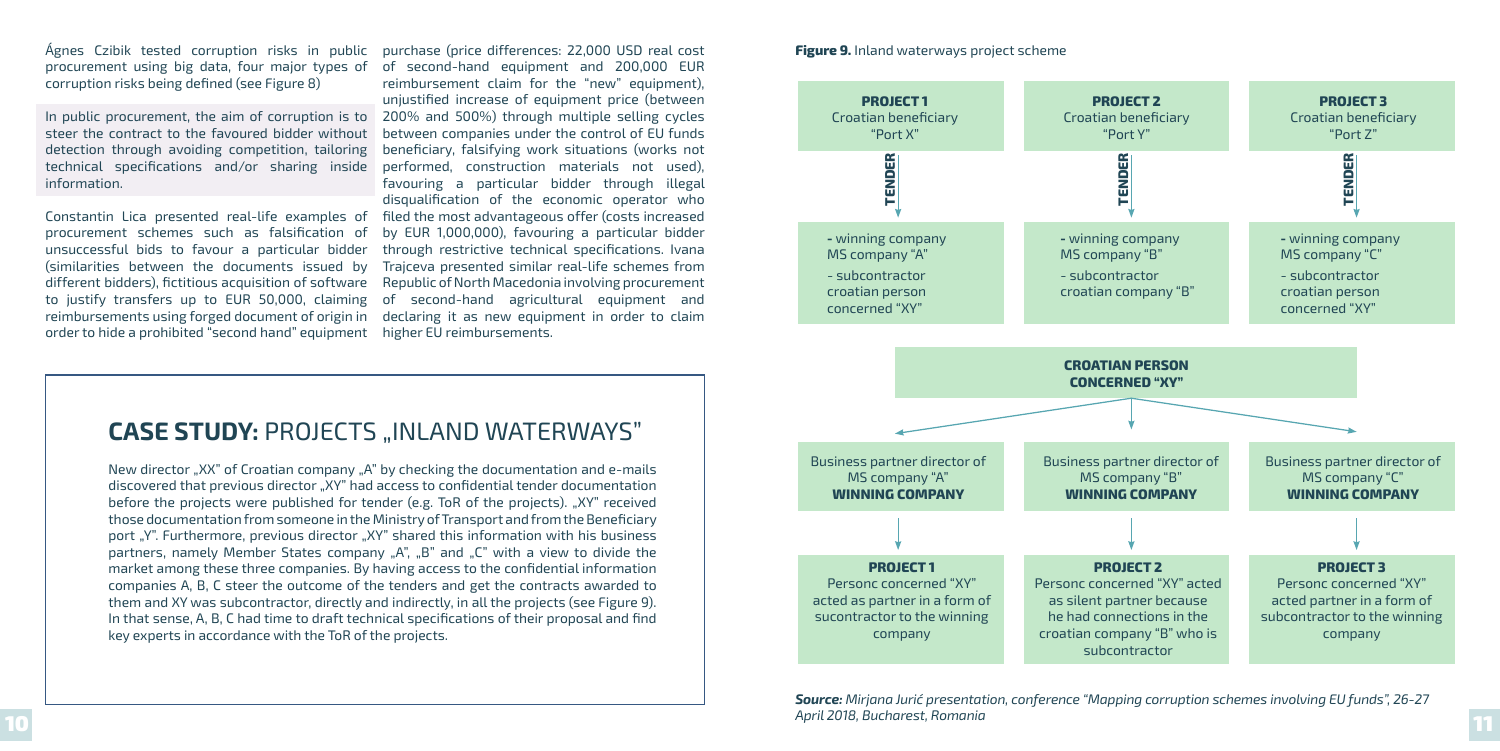## **CASE STUDY:** OLAF REPORT ON CONSTRUCTION OF THE M4 SUBWAY LINE IN BUDAPEST

A Hungary Government spokesman<sup>10</sup> said the irregularities in the implementation of the M4 subway line project, the most expensive EU funded project implemented in Hungary, include fees paid to various agents for inside information, payment for services not actually rendered and various conflicts of interest, including instances where the same individual acting on behalf of the state when verifying the completion of work was also employed as an advisor to the contractor in question. The Government spokesman said the report cites examples of valid, lawful and cheaper offers being rejected during the public procurement phase in favour of those demonstrably possessing inside information. "Friendly companies were helped," he asserted, implying that this involved official malfeasance and abuse of power, conflicts of interest and bribery. OLAF report on this case is now public<sup>11</sup>.

## **CASE STUDY:** CONFLICT OF INTEREST

"Croatian Bank for Reconstruction and Development (CBRD) approved and signed a contract for a credit loan of approx.  $4.000.000 \in \text{with a low interest}$ rate (2%) to a company that was partly owned (20%) by the Assistant Minister in the Ministry of finances, where he was the head of the Sector for financial revision of budget spending. The credit was approved through a program designed to assist new investment projects in tourism. In the program rules it was explicitly stated that the credits cannot be granted for projects of refinancing older bank loans. The Commission for the Resolution of Conflicts of Interest in Croatia determined that the particular credit loan was approved by

#### **• Conflicts of interests**

Anca Tomulescu presented cases from Romania of high-level decisions-makers which took decisions regarding the administration or implementation of programs and projects funded by European Union that produced benefits for themselves, husband/ wife, and close relatives: a) a rector of a state university signed individual employment contracts relating to his own employment and his daughter employment as experts in projects implemented by the university and funded by European Union; c) a company in which the husband of the public institution's director had significant stocks. Filip Stefan presented conflicts of interests related to EU Funds cases from Croatia: a) a project manager was also a co owner of the company that was selected for the procurement of equipment for the project, b) the winning bidder of the secondary public procurement also participated in the preparation of the public tender documentation.

a procurement contract co-financed by European Union was awarded by a public institution to

<sup>10</sup> https://budapestbeacon.com/europes-biggest-case-corruption-took-place-budapest-says-government-spokesman/

<sup>11</sup>http://www.kormany.hu/download/4/24/f0000/final\_report.pdf#!DocumentBrowse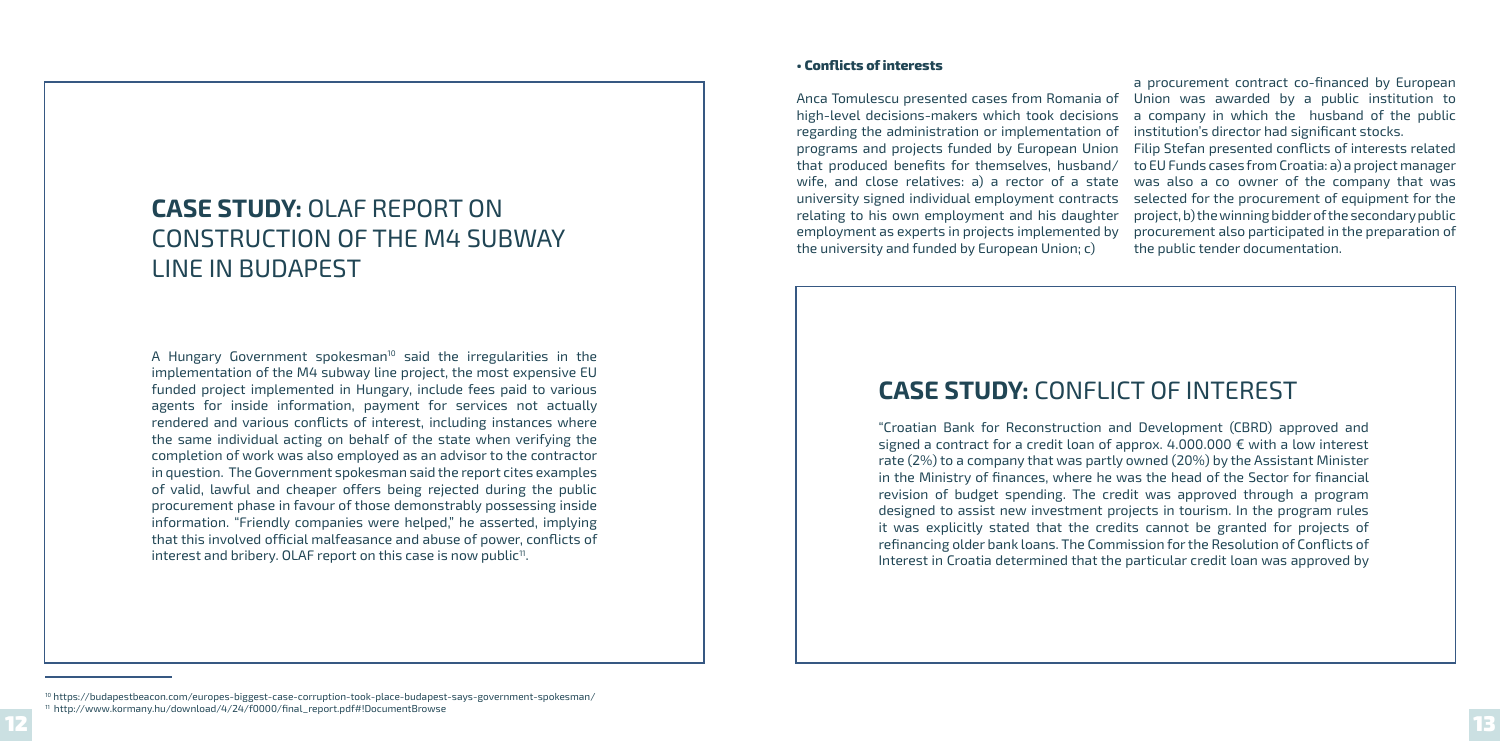#### **• Corruption and fraud during sustainability phase**

Constantin Lica presented real-life examples of corruption and fraud after the implementation of projects: a) falsification of the minutes of on-spot highlights mafia involvement in defrauding EU verification through certification of unrealistic Agricultural Funds<sup>12</sup>. A study commissioned by the data on project output indicators, b) submission of false data on vulnerable people employed after the implementation of the project as part of sustainability obligations.

Organised crime is also an important threat against EU financial interests. The 2017 OLAF report European Parliament $13$  found that organised crime is involved in VAT fraud, public procurement fraud and excise good fraud.

the Supervisory board of CBRD although the project was tagged as risky and although this particular credit was to be used for refinancing older bank loans with higher interest rates that the company was not able to liquidate in due time. The Commission for the Resolution of Conflicts of Interest in Croatia also determined that the Assistant Minister was himself the guarantor for the approved credit through mortgage on his real estate. Because of this fact the Commission concluded that he had to come familiar with the terms and the program in which the credit was approved.

*Source: Filip Stefan presentation, conference "Mapping corruption schemes involving EU funds", 26-27 April 2018, Bucharest, Romania*

12 OLAF 2017 report, p. 20

14 15 commissioned by European Parliament's Committee on Budgetary, Control <sup>13</sup> PriceWaterhouseCoopers, How does organised crime misuse EU funds?, 2011,

# CONFERENCE SPEAKERS **"MAPPING CORRUPTION SCHEMES INVOLVING EU FUNDS",** 26-27 APRIL 2018, BUCHAREST, ROMANIA:



**Maria NTZIOUNI-DOUMAS**, Advisor, OLAF, Directorate D – Policy

**Philip GOUNEV**, Anti-Corruption Expert, Former Deputy Minister of Interior of Republic of Bulgaria

**Roxana BRATU,** London School of Economics and Political Science, visiting research fellow

**Irena BJELOS**, Deputy Higher Prosecutor, Higher Public Prosecutor's Office in Belgrade, AFCOS contact point for Serbia

**Filip ŠTEFAN**, adviser, Conflict of Interest Commission, Croatia

**Anca TOMULESCU**, Integrity Inspection Chief, National Integrity Agency, Romania

**Constantin LICA**, Control Unit, Fight against Fraud Department (DLAF), Romania

**Melinda SZABO**, Prosecutor, Head of Section at the Metropolitan Chief Prosecution Office, Hungary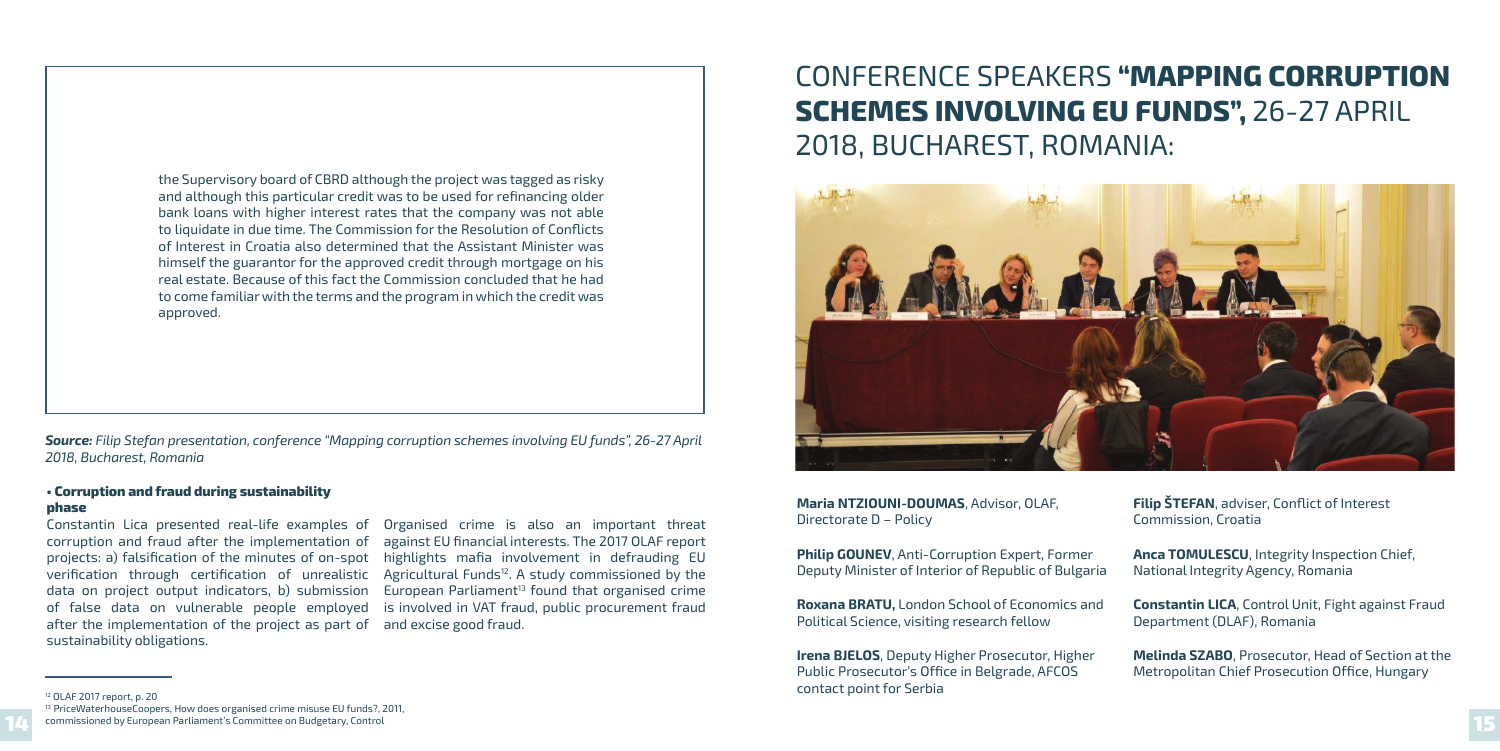## CONFERENCE SPEAKERS **"MAPPING CORRUPTION SCHEMES INVOLVING EU FUNDS",** 26-27 APRIL 2018, BUCHAREST, ROMANIA:



**Mirjana JURIĆ**, Head of Service for combating irregularities and fraud, Ministry of Finance, Croatia

**Andon TASHUKOV**, Anti-Fraud Coordination Service, Ministry of Interior Bulgaria

**Ened NAKUCI**, Prosecutor, Serious Crimes Prosecutor's Office, Albania

**Munir PODUMLJAK**, Executive Director, Partnership for Social Development, Croatia

**Florin ORBAN**, Association for Preventing and Combating Fraud, Romania

**Marius VASILIU**, Ministry of Regional Development and Public Administration, Romania

**Ivana TRAJCHEVA**, Public Prosecutor, Prosecutor's Office for Combating Organized Crime and Corruption, Republic of North Macedonia (former FYROM)

**Anton KOJOUHAROV**- Analyst, Center for the Study of Democracy, Bulgaria

**Ágnes CZIBIK**, Government Transparency Institute, Hungary

**Bart SCHEFFERS**, Open Society Foundations

**Cosmin ŞERBĂNESCU**, National Internal Control Institute, Romania